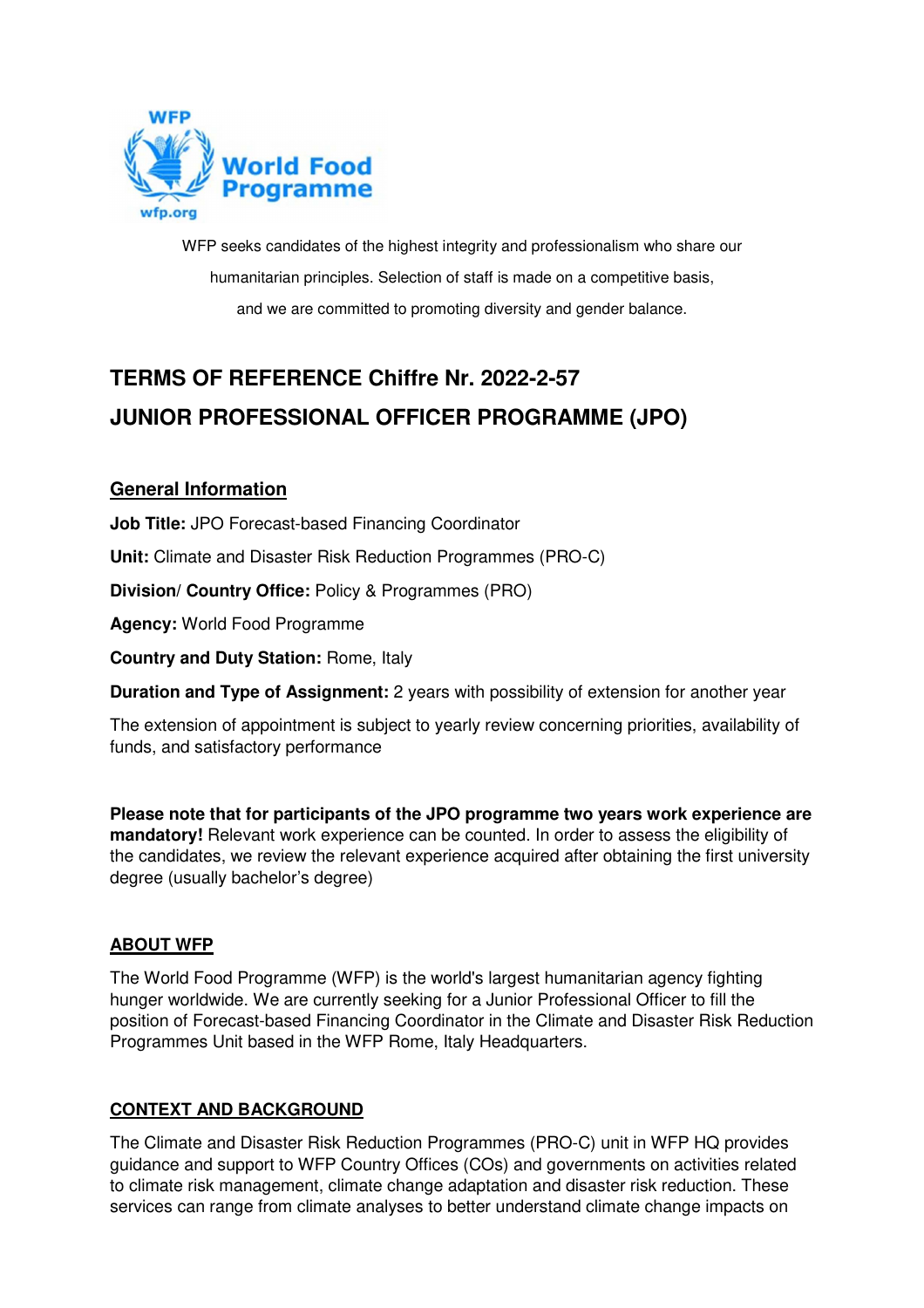food security and nutrition, to supporting governments and WFP COs with technical advisory services as well as policy advice on risk reduction, financing and transfer.

One of WFP's flagship programmes for climate risk management is Forecast-based Financing (FbF), an innovative approach that enables the implementation of anticipatory actions to prevent and mitigate, to the extent possible, the impact of extreme weather events on the food security and nutrition of the most vulnerable populations. Piloted in 2015 together with the German Red Cross, WFP's FbF portfolio now includes over 19 countries in the regions of Asia, Africa, and the Caribbean, where, together with national and local government partners, WFP is implementing projects to link early warning systems with anticipatory actions embedded in national disaster risk management for critical natural hazards such as droughts, floods and cyclones.

## **DUTIES AND RESPONSIBILITIES**

Under the direct supervision of the Team leader for FbF, the JPO will have the following responsibilities:

- Support WFP's Anticipatory Actions & Finance' program in Africa, Asia, and Latin America by following up with relevant partners, country offices and stakeholders, collating reports and keeping relations with partners;
- Support the development and implementation of country-level M&E plans and impact assessments towards WFP's evidence base for anticipatory actions;
- Support the effective inclusion of FbF results in FbF project logframes and corporate reporting processes, including through the provision of inputs to the design of FbF-related indicators in WFP's Corporate Results Framework (CRF), support to the FbF COs to include FBF CRF indicators in CSP logframes and report on them according to the corporate guidance available, review and validate the figures reported by COs using the Climate Unit's Corporate Reporting Dashboard, and providing support as needed during the ACR and APR reporting processes;
- Coordination and collaboration with FbF/AA partners at the regional/global levels, through platforms such as national FbF/AA working groups and regional conferences on anticipatory humanitarian action co-developed with IFRC, WFP COs and partners as needed;
- Contribute to communication and guidance materials, including best practice case studies, briefs and brochures and support the development and diffusion of training materials;
- Any other duties relevant to the work of the Unit that may arise over the course of this post.

## **EXPECTED OUTCOMES**

- Operational support to WFP's Anticipatory Actions & Finance programs in Africa, Asia and Latin America;
- Successful support towards WFP's evidence bases on anticipatory actions and development of robust M&E systems for measuring impacts;
- Development of communications material and representation at global, regional and national events;
- Successful reporting of corporate FbF indicators in APR and ACRs.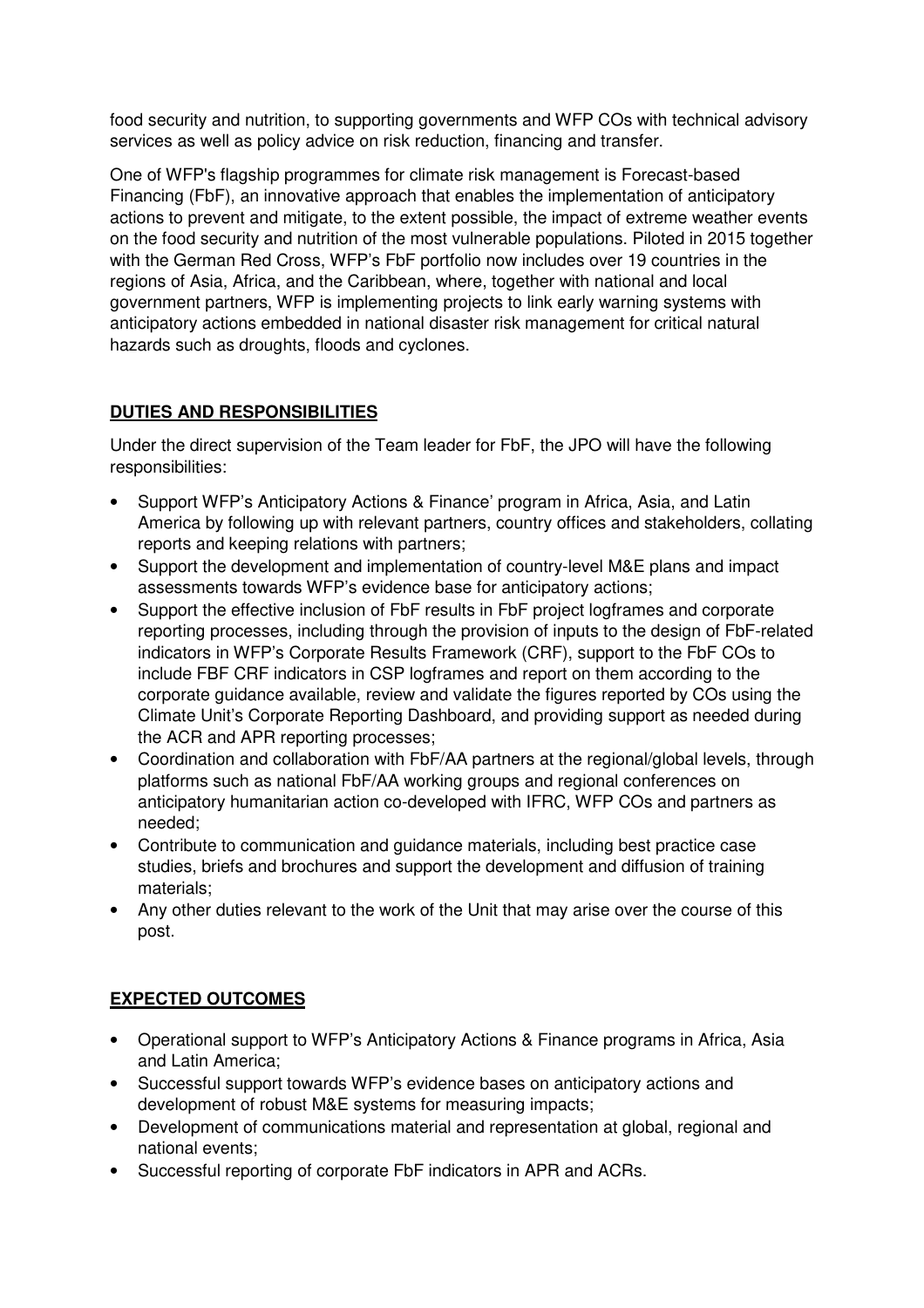# **ESSENTIAL QUALIFICATIONS & EXPERIENCE**

- Master's degree with additional relevant work experience in Development Studies, Environmental Studies, Engineering, Natural Resource Management, Economics, Social Sciences, or a related subject;
- Two years of relevant working experience in humanitarian or development assistance, preferable in relation to food security, natural resource management, or climate action;
- Strong drafting skills to contribute substantively to the design of project concepts, project documents and country reports;
- Strong presentation skills to support workshops and briefings to internal and external audiences;
- Experience with M&E systems;
- Proficiency in both oral and written English;
- Proficiency in Windows MS Office (Word, Excel, Powerpoint, Outlook);
- Behavioural competencies such as Action Management, Client Orientation, Cognitive Capacity, Innovation, Partnering and Teamwork.

## **DESIRABLE REQUIREMENTS**

To perform the wide range of tasks and excel in this position, the ideal candidate would also possess:

- Exposure to the international arena either by direct work for an international institution/organization; or, if working for a national entity, by way of interacting with international stakeholders;
- Intermediate level of one, or more, of the following official languages: French, Spanish, Arabic, Chinese, Russian and Portuguese;
- WFP's international professionals are required to serve in different locations around the world during the course of their career (including in hardship duty stations); willingness to be mobile would maximise opportunities for long-term retention into the Organization.

## **SUPERVISION**

The JPO will work under the overall supervision/guidance of the Unit Chief, and report directly to the Team Leader for Forecast-based Financing.

## **TRAINING COMPONENTS**

Climate change, anticipatory actions, strategic plans, and programmatic trainings are part of the onboarding and capacity building component through WFP's corporate E-learning modules available online.

## **LEARNING ELEMENTS**

At the end of the two-year assignment, the JPO should have obtained:

• Very good knowledge of WFP's programmatic approaches to increase the climate resilience of vulnerable people, and its linkages with WFP's emergency response;